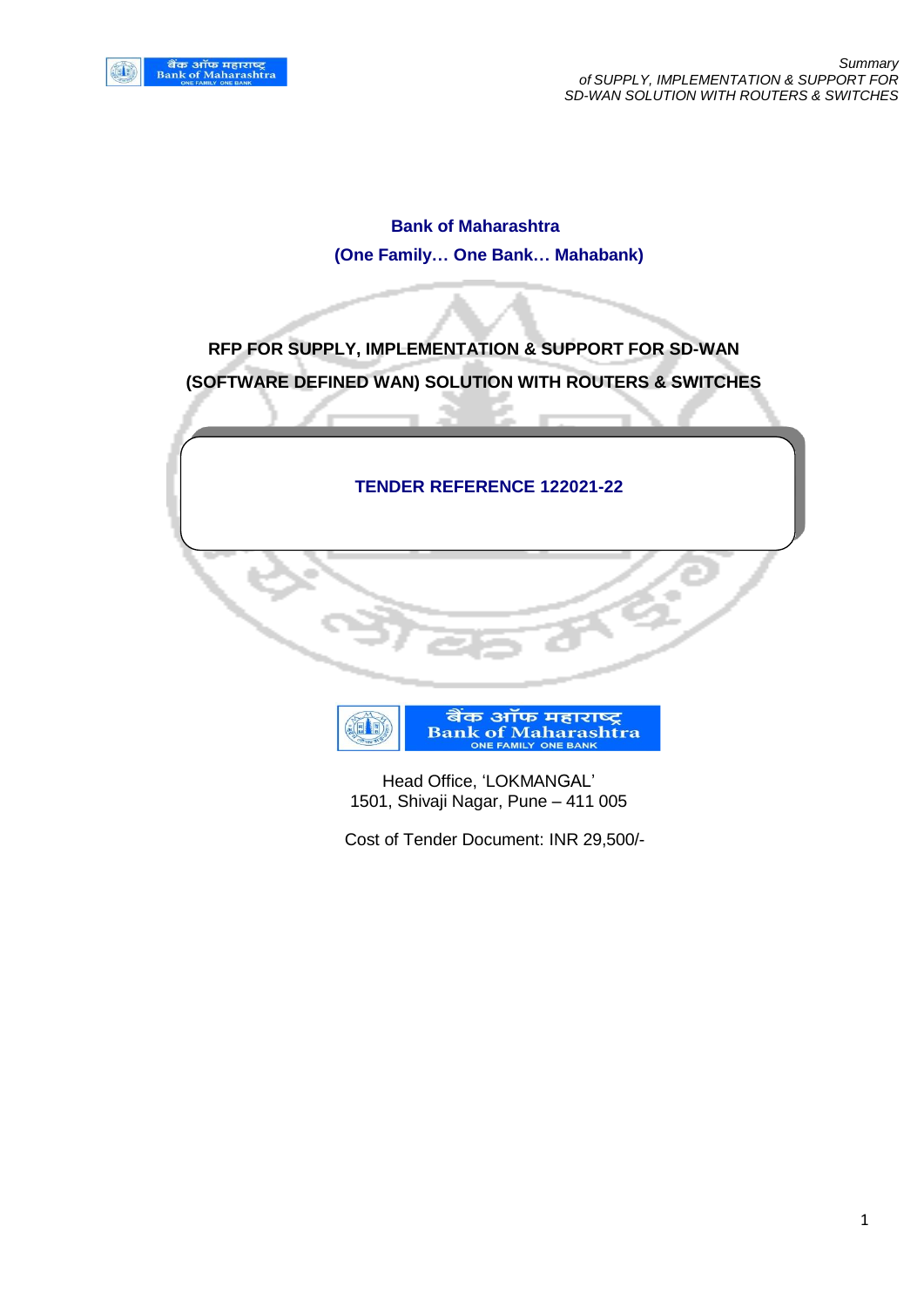

## **Introduction**

Bank of Maharashtra is a public sector bank with a standing of more than 84 years. It has a three tier organizational set up consisting of branches, Zonal Offices and Head Office. Bank of Maharashtra, a leading Public Sector Bank has more than 1870 fully computerized branches spread across the country. In the state of Maharashtra itself it has about 1000 branches, the largest network of branches by any Public Sector Bank in the state. The Bank has set up specialized branch offices to cater to the needs of SMEs, Corporate, agriculturists and importers & exporters.

The Bank has fine-tuned its services to cater to the needs of various sections of society and incorporated the latest technology in banking offering a variety of services. The products and services offered by the Bank includes demand deposits, time deposits, working capital finance, term lending, trade finance, retail loans, government business, Bancassurance business, mutual funds and other services like demat, lockers and merchant banking etc.

## **Invitation to Tender**

Bank invites sealed tenders for technical bid and commercial bid from eligible bidders for supply, installation, configuration, commissioning, warranty support and maintenance of branch network routers with Advance WAN (software defined - wide area network) solution & switches.

The bidders are expected to examine all instructions, forms, terms, Bank project requirements and other information in the RFP documents. Failure to furnish all information required as per the RFP document or submission of a proposal not substantially responsive to the RFP document in every respect will be at the Bidder's risk and may result in rejection of its Proposal and forfeiture of the Bid Earnest Money Deposit.

A complete set of tender documents may be purchased by eligible bidder upon payment of a non-refundable fee, mentioned in the important information regarding bid submission.

This tender document is not transferable. Only the bidder, who purchased this tender is entitled to quote.

**Tender Reference** Price of Tender copy **Rs. 25,000/- + Rs. 4,500/- GST = Rs. 29,500/- (Non Refundable)**  Date of commencement of issue of tender document **25.01.2022** Date of closure of tender Bid Security Deposit (EMD) Rs. 25,00,000/-**22.02.2022 up to 14:00 hours** Queries to be mailed by **04.02.2022**

## **Important information regarding Bid submission**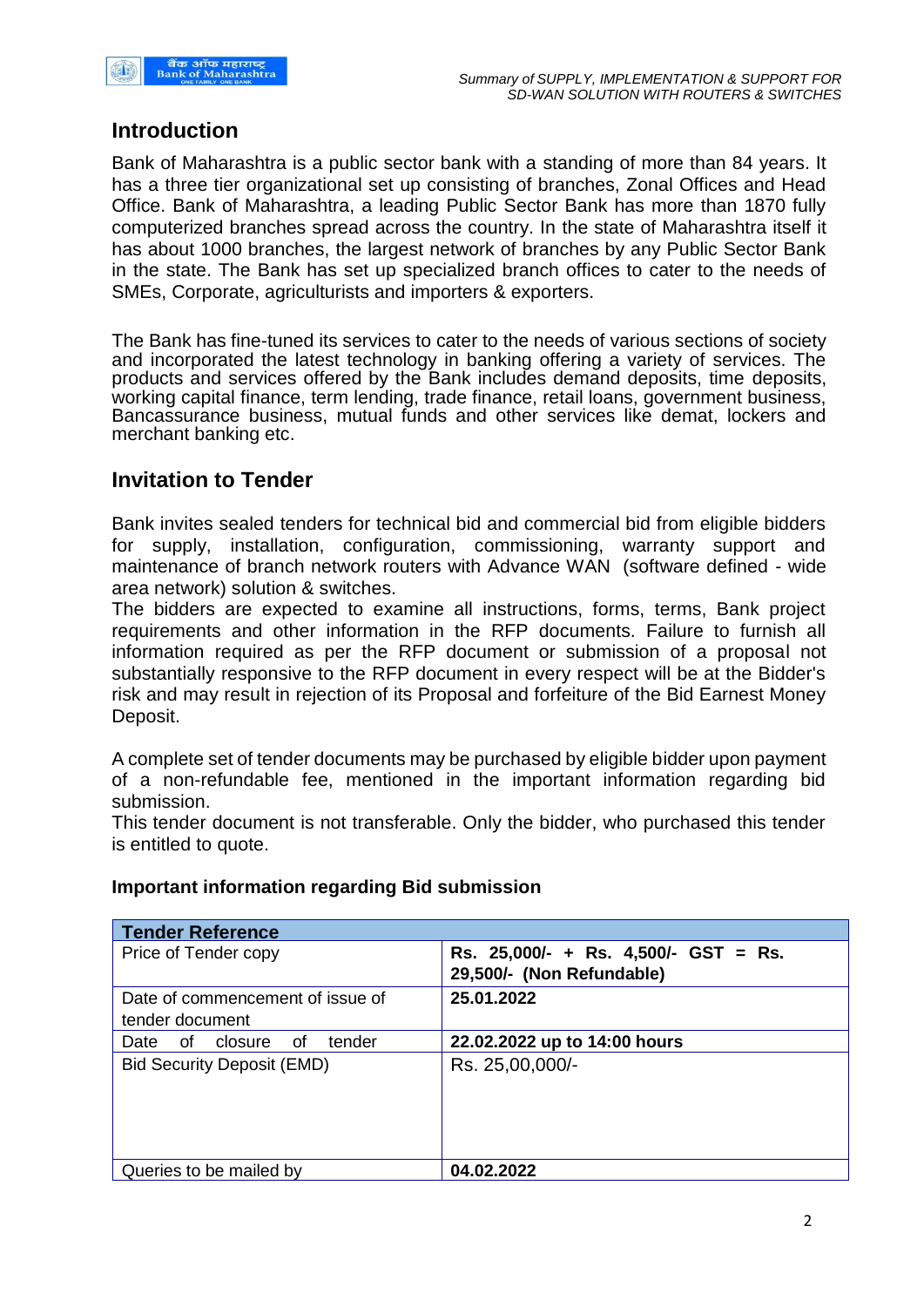| Queries to be mailed to                            | agmitd@mahabank.co.in<br>agmdc@mahabank.co.in<br>dccm@mahabank.co.in<br>Keshav.Metakr@mahabank.co.in<br>vijay.mankar@mahabank.co.in<br>deen.dayal@mahabank.co.in<br>lmran.khan@mahabank.co.in |
|----------------------------------------------------|-----------------------------------------------------------------------------------------------------------------------------------------------------------------------------------------------|
| <b>Pre Bid Meeting</b>                             | 10.02.2022 at 12:00 hours                                                                                                                                                                     |
| Last Date and Time for receipt of<br>tender offers | 22.02.2022 up to 14:00 hours                                                                                                                                                                  |
| Date of opening of technical bids                  | 22.02.2022 at 16.00 hours                                                                                                                                                                     |
| Date of opening of commercial<br>bids              | Will be informed to Technically qualified<br>bidders separately                                                                                                                               |
| <b>Address of Communication</b>                    | <b>Assistant General Manager</b><br><b>Information Technology</b><br>Bank of Maharashtra,<br>Head Office, "Lokmangal" 1501, Shivaji<br>nagar Pune - 411 005. PUNE - 411 005.                  |
| <b>Contact Telephone Numbers</b>                   | (020) 25614423                                                                                                                                                                                |
| Website                                            | www.bankofmaharashtra.in                                                                                                                                                                      |

The copy of RFP document may be obtained during office hours on aforesaid working days by paying an amount of **INR 29,500/- (Non-refundable) inclusive of GST** by way of NEFT to the account mentioned below. RFP will be sold only to those bidders who sign an NDA (500 Rs. Stamp Paper) assuring protection of the proprietary details of the bank contained in the RFP document. The NDA format to be signed is enclosed as an annexure

Bank reserves the right to reject any or all offers without assigning any reason.

| 60058099506                              |
|------------------------------------------|
| <b>BANK OF MAHARASHTRA I.T. PAYMENTS</b> |
| MAHB0001150                              |
| <b>Pune Main Branch</b>                  |
| 1150                                     |
| Shivaji Nagar Pune                       |
|                                          |

The RFP document may be obtained by providing transaction reference no & signed NDA document over mail to the following email ids:

- 1. [Keshav.Metakr@mahabank.co.in](mailto:Keshav.Metakr@mahabank.co.in)<br>2. vijav.mankar@mahabank.co.in
- vijay.mankar@mahabank.co.in
- 3. [deen.dayal@mahabank.co.in](mailto:deen.dayal@mahabank.co.in)
- 4. [Imran.khan@mahabank.co.in](mailto:Imran.khan@mahabank.co.in)

Please note that the prospective bidder needs to purchase the tender document from Bank and is invited to attend the pre-bid meeting on above date and time at Bank of Maharashtra, Head Office, Pune (in case of exigency, Bank may conduct Pre-bid meeting through Alternate online channel).